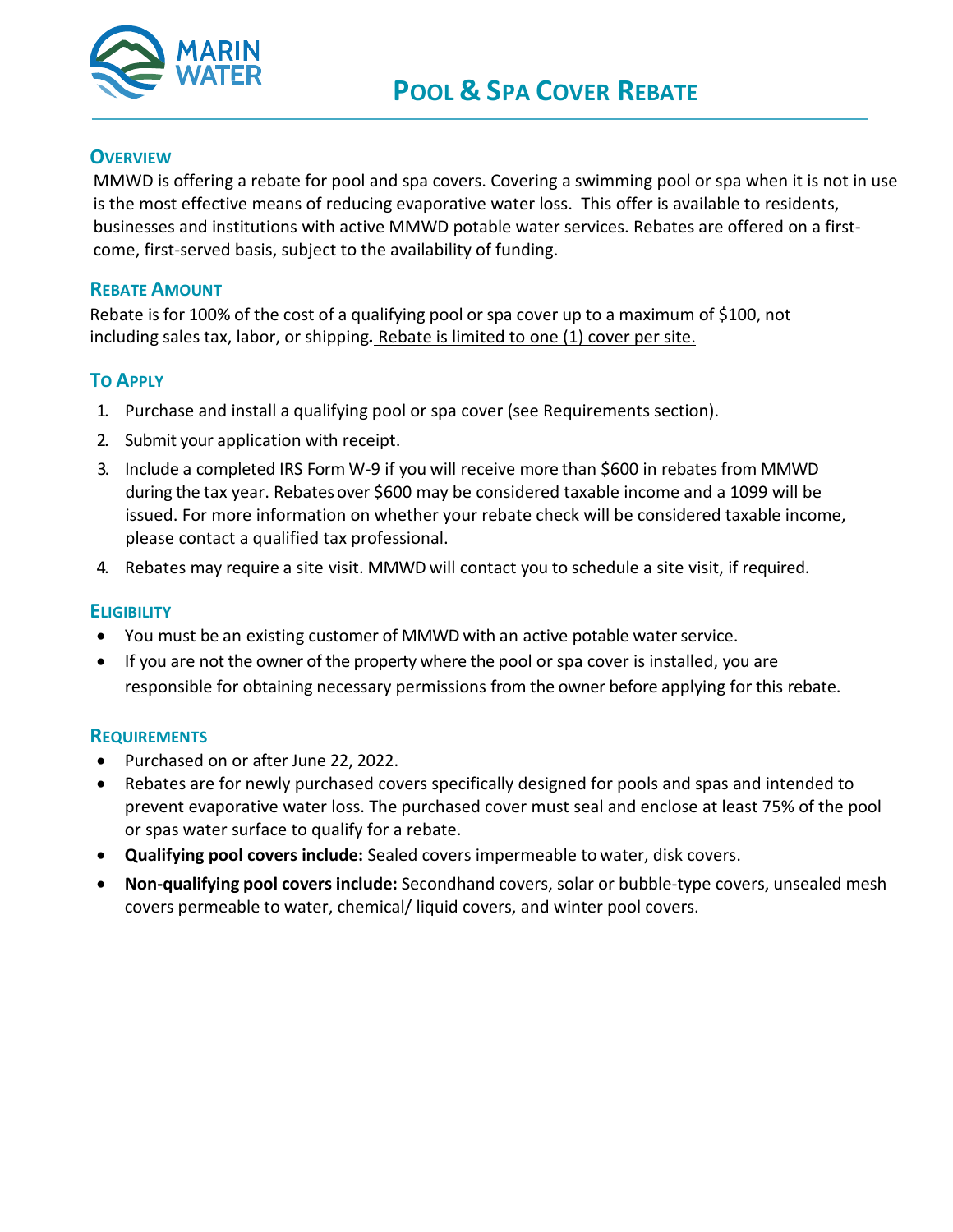# **POOL & SPA COVER REBATE**

### **TERMS & CONDITIONS**

- Only qualifying products purchased on or after June 22, 2002, are eligible for a rebate.
- Rebates are offered on a first-come, first-served basis, subject to availability offunds.
- Rebates cover the cost of pool or spa covers, excluding tax, delivery, and labor.
- Rebate is limited to one (1) pool or spa cover per site.
- Rebates will be paid to the name as it appears on the water bill, unless applicant is not the MMWD water account holder.
- Receipts must be legible and itemized to clearly show what has been purchased.
- MMWD reserves the right to request proof of installation and/or to inspect the property to verify that the pool or spa cover is installed, either before or after rebate is paid, and, if necessary, to recover rebated amounts on water bill for any covers not installed as required.
- Applicants are responsible for complying with all applicable codes and regulations.
- Allow up to eight weeks for processing.

**QUESTIONS?** Email: [rebates@marinwater.org](mailto:rebates@marinwater.org) Call: 415-945-1527